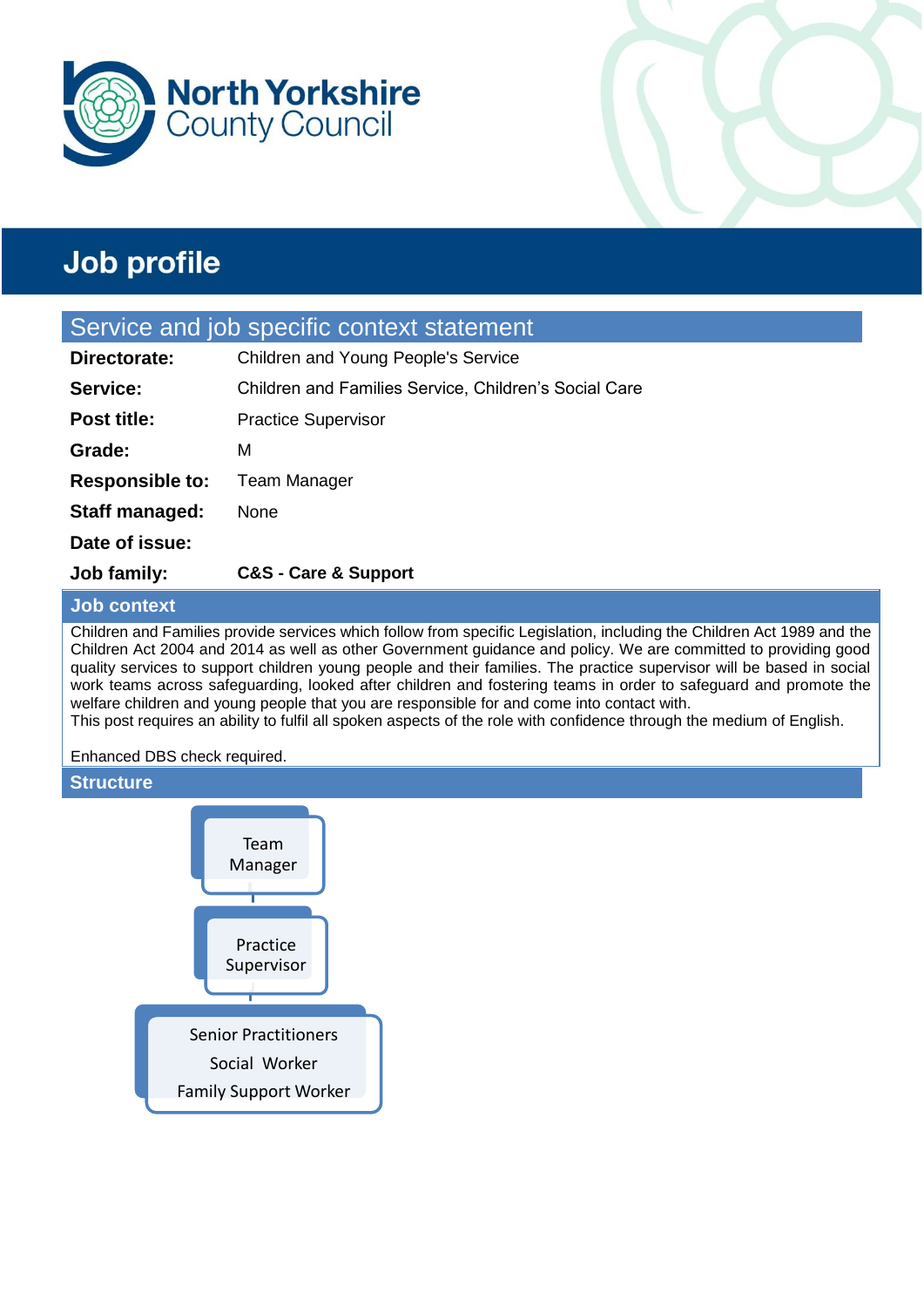

## **Job Description**

| <b>Job purpose</b>               | The core focus of this job is to ensure the safe and effective<br>delivery of services to Children and Families in accordance with<br><b>Children and Families' Policies and Procedures. The post holder</b><br>will do this by effective management of social work practice<br>through the use of social work supervision within their supervision                                                                                                                                                                                                                                                                                                                                                                                                                                                                                                                                                                                                                                                                                                                                                                                                                                                                                                                                                                                                                                                                                                                                                                                                                                                                                                                                                                                                          |
|----------------------------------|--------------------------------------------------------------------------------------------------------------------------------------------------------------------------------------------------------------------------------------------------------------------------------------------------------------------------------------------------------------------------------------------------------------------------------------------------------------------------------------------------------------------------------------------------------------------------------------------------------------------------------------------------------------------------------------------------------------------------------------------------------------------------------------------------------------------------------------------------------------------------------------------------------------------------------------------------------------------------------------------------------------------------------------------------------------------------------------------------------------------------------------------------------------------------------------------------------------------------------------------------------------------------------------------------------------------------------------------------------------------------------------------------------------------------------------------------------------------------------------------------------------------------------------------------------------------------------------------------------------------------------------------------------------------------------------------------------------------------------------------------------------|
|                                  | group.                                                                                                                                                                                                                                                                                                                                                                                                                                                                                                                                                                                                                                                                                                                                                                                                                                                                                                                                                                                                                                                                                                                                                                                                                                                                                                                                                                                                                                                                                                                                                                                                                                                                                                                                                       |
| <b>Operational</b><br>management | To supervise Social Workers on a day to day basis to ensure the delivery of an<br>effective social work service to children and their families in accordance with the<br>relevant policies and procedures<br>Modelling and facilitating reflective practice<br>$\bullet$<br>To promote professional development and quality evidence based practice through<br>$\bullet$<br>supervision and contributing to the annual appraisal of team members<br>To ensure all assessments undertaken by the Team are based on clear accurate<br>$\bullet$<br>information and analysis – including direct involvement in some, more complex<br>assessments<br>To ensure all interventions are supported by clear plans which ensure the protection<br>and development of the child or young person<br>To manage risk and support social workers in managing risk Leading and mentoring<br>$\bullet$<br>colleagues in reaching appropriate decisions<br>To assist the team manager to be able to make safe evidence based decisions<br>$\bullet$<br>relating to improving outcomes for children and families<br>Provide leadership, advice and support to other professional staff in relation to<br>$\bullet$<br>complex cases and to be an active practice leader driving Signs Of Safety across<br>social work practice<br>Ensure professional decisions are made according to the highest standards, using<br>$\bullet$<br>an evidence base and stand up to scrutiny<br>Provide appropriate challenge to the decisions of other staff within the team<br>٠<br>Undertake the allocation of workload as agreed with the Team Manager, monitor<br>$\bullet$<br>team and individual performance and work with the team manager to resolve<br>workload issues as they arise |
| <b>Communications</b>            | To ensure families are involved and informed at all stages of assessment and<br>$\bullet$                                                                                                                                                                                                                                                                                                                                                                                                                                                                                                                                                                                                                                                                                                                                                                                                                                                                                                                                                                                                                                                                                                                                                                                                                                                                                                                                                                                                                                                                                                                                                                                                                                                                    |
|                                  | intervention (where compatible to the child's safety)                                                                                                                                                                                                                                                                                                                                                                                                                                                                                                                                                                                                                                                                                                                                                                                                                                                                                                                                                                                                                                                                                                                                                                                                                                                                                                                                                                                                                                                                                                                                                                                                                                                                                                        |
|                                  | To ensure significant issues and barriers to service delivery are reported promptly to<br>$\bullet$<br>senior management<br>To monitor compliance to policy, procedures and performance targets relevant to the<br>$\bullet$                                                                                                                                                                                                                                                                                                                                                                                                                                                                                                                                                                                                                                                                                                                                                                                                                                                                                                                                                                                                                                                                                                                                                                                                                                                                                                                                                                                                                                                                                                                                 |
|                                  | service areas                                                                                                                                                                                                                                                                                                                                                                                                                                                                                                                                                                                                                                                                                                                                                                                                                                                                                                                                                                                                                                                                                                                                                                                                                                                                                                                                                                                                                                                                                                                                                                                                                                                                                                                                                |
|                                  | To develop mechanisms which monitor service user feedback on the quality of<br>services                                                                                                                                                                                                                                                                                                                                                                                                                                                                                                                                                                                                                                                                                                                                                                                                                                                                                                                                                                                                                                                                                                                                                                                                                                                                                                                                                                                                                                                                                                                                                                                                                                                                      |
|                                  | Establish rapport and respectful trusting relationships with children, young people<br>$\bullet$<br>and their families                                                                                                                                                                                                                                                                                                                                                                                                                                                                                                                                                                                                                                                                                                                                                                                                                                                                                                                                                                                                                                                                                                                                                                                                                                                                                                                                                                                                                                                                                                                                                                                                                                       |
|                                  | Understand the role and value of families and carers as partners in supporting their<br>$\bullet$<br>children to achieve positive outcomes                                                                                                                                                                                                                                                                                                                                                                                                                                                                                                                                                                                                                                                                                                                                                                                                                                                                                                                                                                                                                                                                                                                                                                                                                                                                                                                                                                                                                                                                                                                                                                                                                   |
|                                  | Ensure policies, procedures, and practice standards are readily available to practice<br>$\bullet$<br>staff                                                                                                                                                                                                                                                                                                                                                                                                                                                                                                                                                                                                                                                                                                                                                                                                                                                                                                                                                                                                                                                                                                                                                                                                                                                                                                                                                                                                                                                                                                                                                                                                                                                  |
|                                  | Use systems such as LCS effectively to ensure information is recorded about cases,<br>$\bullet$<br>contacts and individuals                                                                                                                                                                                                                                                                                                                                                                                                                                                                                                                                                                                                                                                                                                                                                                                                                                                                                                                                                                                                                                                                                                                                                                                                                                                                                                                                                                                                                                                                                                                                                                                                                                  |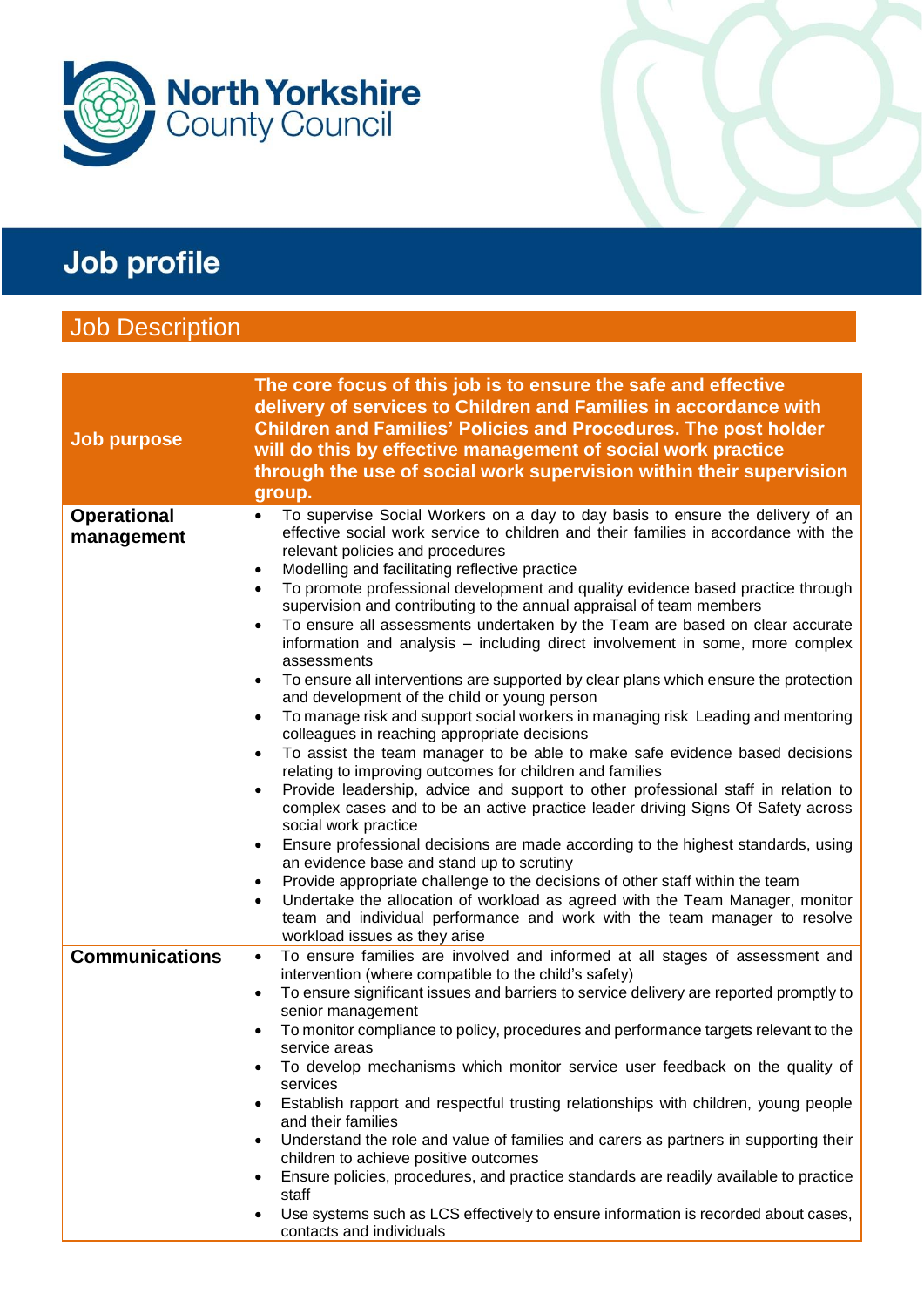

| Partnership /                     | To Chair multi agency and strategy meetings ensuring clear measurable outcomes<br>$\bullet$                                                                                      |  |
|-----------------------------------|----------------------------------------------------------------------------------------------------------------------------------------------------------------------------------|--|
| corporate working                 | and monitoring arrangements are agreed and recorded<br>To work cooperatively with other agencies to improve multi agency working and<br>$\bullet$                                |  |
|                                   | response to referrals and contacts                                                                                                                                               |  |
|                                   | To work collaboratively with colleagues in developing services and social work<br>$\bullet$<br>practice                                                                          |  |
|                                   | Strive for effective communication and teamwork with other practitioners and<br>$\bullet$<br>professionals. Provide professional advice and guidance as required                 |  |
|                                   | Liaise with statutory and voluntary agencies and work within the broad range of<br>$\bullet$<br>services for children and families                                               |  |
|                                   | Understand and promote your role in sustaining good relationships across agencies<br>$\bullet$                                                                                   |  |
| <b>Resource</b>                   | To manage risk within Social Workers caseloads and support social workers in<br>$\bullet$                                                                                        |  |
| management                        | managing risk Leading and mentoring colleagues in reaching appropriate decisions<br>To prioritise work ensuring the safeguarding of children and young people is<br>$\bullet$    |  |
|                                   | paramount                                                                                                                                                                        |  |
|                                   | To keep individual knowledge base up to date and undertake training as required<br>$\bullet$                                                                                     |  |
|                                   | To assist the Team Manager to be able to make safe evidence based decisions<br>$\bullet$                                                                                         |  |
|                                   | relating to improving outcomes for children and families through the effective use of<br>supervision                                                                             |  |
|                                   | To monitor and audit outcomes of assessments and plans<br>$\bullet$                                                                                                              |  |
|                                   | Undertake professional supervision of staff as well as contributing to the staff<br>$\bullet$                                                                                    |  |
|                                   | appraisal process                                                                                                                                                                |  |
| <b>Systems and</b><br>information | Encourage children and young people to share information<br>$\bullet$<br>Ensure service information is available to services users, their families and the<br>$\bullet$          |  |
|                                   | general public as appropriate                                                                                                                                                    |  |
|                                   | Understand the importance of sharing information, how it can help and the dangers<br>$\bullet$                                                                                   |  |
|                                   |                                                                                                                                                                                  |  |
|                                   | of not doing so                                                                                                                                                                  |  |
|                                   | Use systems and information as appropriate to quality assure the work of other<br>٠                                                                                              |  |
| <b>Strategic</b>                  | professional and support staff<br>To work with partners to ensure high quality service delivery to vulnerable children<br>$\bullet$                                              |  |
| management                        | and their families<br>To assist managers in the overall strategic development and implementation of<br>$\bullet$                                                                 |  |
|                                   | Children's Services and lead on specific projects as required                                                                                                                    |  |
|                                   | Support the Team Manager to develop and implement policies and procedures at<br>$\bullet$<br>team level                                                                          |  |
|                                   | Act as a recognised expert within their specialist field. Contribute to the development                                                                                          |  |
|                                   | of practice and policy                                                                                                                                                           |  |
|                                   | Contribute to the annual team action plan process and to service planning including<br>٠<br>the identification and achievement of team objectives                                |  |
| <b>Safeguarding</b>               | To be committed to safeguarding and promote the welfare of<br>$\bullet$                                                                                                          |  |
|                                   | Children, young people and adults, raising concerns as appropriate                                                                                                               |  |
|                                   | Involve children and young people when taking action that affects them<br>$\bullet$<br>Understand systems that are there to protect children and your role in their<br>$\bullet$ |  |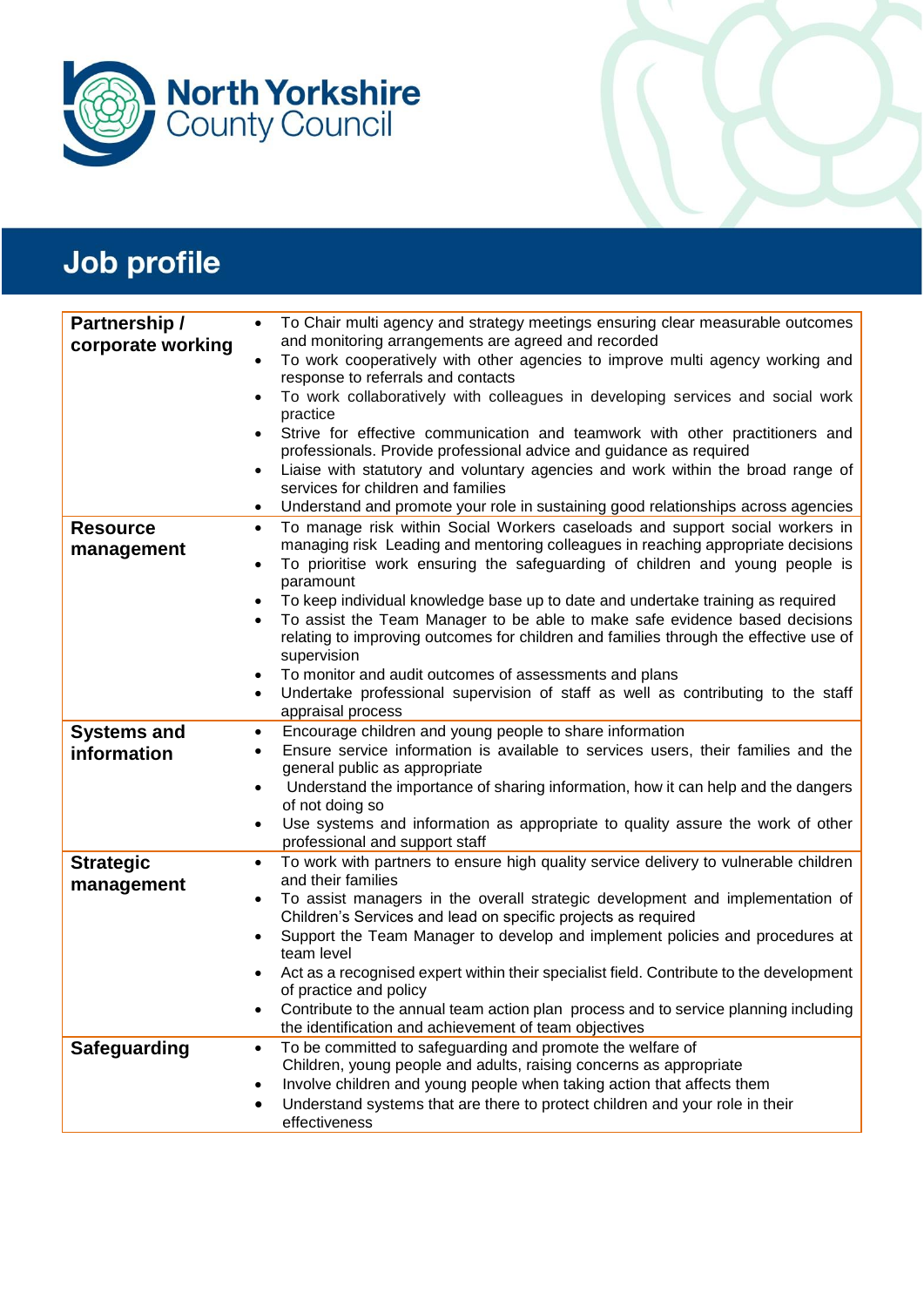

### **Person Specification**

| <b>Essential upon appointment</b>                                                                                                                                                                                                                                                                                                                                                                                                                                                                                                                                                                                                                                                                                            | <b>Desirable on</b>                                                                                                                     |
|------------------------------------------------------------------------------------------------------------------------------------------------------------------------------------------------------------------------------------------------------------------------------------------------------------------------------------------------------------------------------------------------------------------------------------------------------------------------------------------------------------------------------------------------------------------------------------------------------------------------------------------------------------------------------------------------------------------------------|-----------------------------------------------------------------------------------------------------------------------------------------|
|                                                                                                                                                                                                                                                                                                                                                                                                                                                                                                                                                                                                                                                                                                                              | appointment                                                                                                                             |
| <b>Knowledge</b><br>Knowledge and experience of good practice standards in relation to<br>children & families at a local level<br>Knowledge of the legal framework for working with children & families                                                                                                                                                                                                                                                                                                                                                                                                                                                                                                                      | Awareness of current<br>$\bullet$<br>national developments for<br>children and families.                                                |
| <b>Experience</b>                                                                                                                                                                                                                                                                                                                                                                                                                                                                                                                                                                                                                                                                                                            | Substantial experience as<br>$\bullet$                                                                                                  |
| Substantial post qualifying experience within a relevant professional field<br>Substantial case management experience of cases with complex,<br>professional and ethical issues including child protection, court proceedings,<br>case conferences and other formal processes<br>Experience of multi-disciplinary working with children in need, looked after<br>$\bullet$<br>children and child protection<br><b>Experience of supervising NQSWs</b><br>$\bullet$                                                                                                                                                                                                                                                           | a senior practitioner in a<br>relevant professional field                                                                               |
| <b>Occupational Skills</b>                                                                                                                                                                                                                                                                                                                                                                                                                                                                                                                                                                                                                                                                                                   |                                                                                                                                         |
| Ability to manage, supervise and support a diverse range of staff with all<br>aspects of children and families work, including children in need, looked<br>after children and child protection<br>Developed practice skills for this client group, including the ability to engage<br>& communicate with young people & families, and with a range of other<br>stakeholders<br>The ability to converse at ease with customers and provide advice in<br>accurate spoken English is essential for the post.<br>Ability to prepare written assessments, reports and service plans to a high<br>٠<br>professional standard<br>Ability to organise and prioritise workloads effectively, and to meet<br>٠<br>necessary timescales | Ability to plan and develop<br>new ways of working,<br>including integration with<br>other key agencies.<br>Change management<br>skills |
| Ability to assist the team manager to set targets, manage performance, and<br>appraise staff                                                                                                                                                                                                                                                                                                                                                                                                                                                                                                                                                                                                                                 |                                                                                                                                         |
| Ability to monitor services and practices to ensure agreed standards<br>$\bullet$<br>are maintained and intervene constructively where necessary, Support,<br>challenge and motivate staff                                                                                                                                                                                                                                                                                                                                                                                                                                                                                                                                   |                                                                                                                                         |
| Competent in word processing, creating & manipulating spreadsheets, data<br>$\bullet$<br>inputting, accessing information from databases and electronic<br>communication.                                                                                                                                                                                                                                                                                                                                                                                                                                                                                                                                                    |                                                                                                                                         |
| Excellent skills with electronic case recording systems, such as LCS                                                                                                                                                                                                                                                                                                                                                                                                                                                                                                                                                                                                                                                         |                                                                                                                                         |
| <b>Professional Qualifications/Training/Registrations required by</b><br>law, and/or essential for the performance of the role<br>Fully qualified, accredited social work professional status (CQSW, DipSW,<br>CSS, PQCCA)<br>Current registration with General Social Care Council<br>Supervision for Managers module<br>Evidence of further progress in PQ development                                                                                                                                                                                                                                                                                                                                                     | • Advanced or Post-Qualifying<br>professional training                                                                                  |
| <b>Other Requirements</b>                                                                                                                                                                                                                                                                                                                                                                                                                                                                                                                                                                                                                                                                                                    |                                                                                                                                         |
| Satisfy conditions of service regarding:                                                                                                                                                                                                                                                                                                                                                                                                                                                                                                                                                                                                                                                                                     |                                                                                                                                         |
| Statutory question's                                                                                                                                                                                                                                                                                                                                                                                                                                                                                                                                                                                                                                                                                                         |                                                                                                                                         |